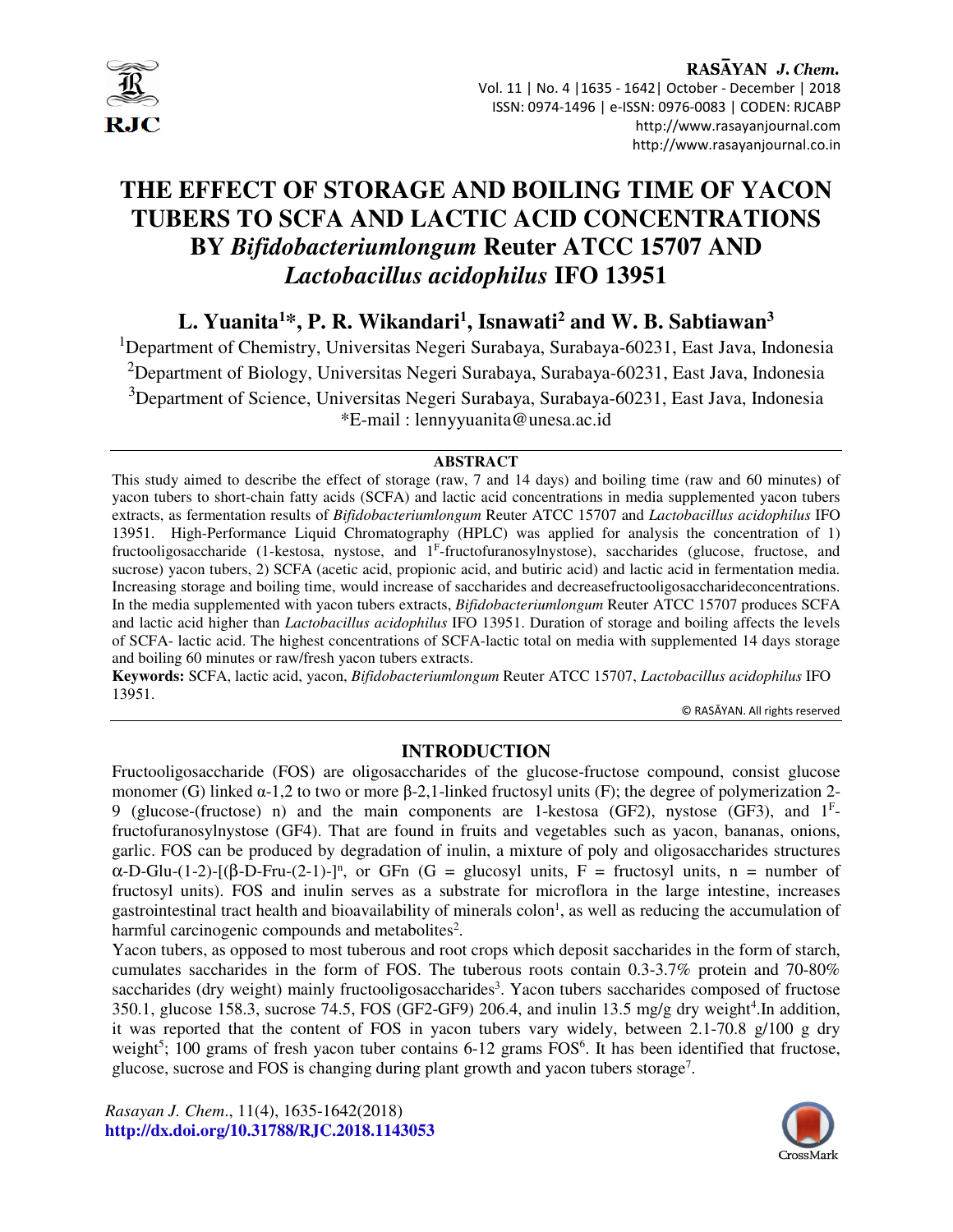The changing is caused by the role of the fructan 1-exohydrolase (1-FEH), invertase and sucrose 1 fructosyltransferase (1-SST) enzymes. Yacon FOS decreased markedly by storage at 4 °C for 1 month, and FOS decreased by heating at 100 °C after peeling and grating<sup>8</sup>. Decreasing activities of the enzyme invertase and 1-SST occurs during storage for one month<sup>9</sup>. The researchers also stated that cooking processes reduced the prebiotic contents until 25 to 77%.

The fermentation of FOS-inulin in the cecum by some strains of bacteria including *Bifidobacterium* and *Lactobacillus*, so as rapid and selectively stimulate its growth; this is due to the production of βfructofuranosidase by *Bifidobacterium* and *Lactobacillus*<sup>10</sup>. Fermentation of intestinal microflora against FOS-inulin simultaneously will produce SCFA (short chain fatty acids: acetic, propionic, butyric, valerate),  $CO_2$ , CH<sub>4</sub>, H<sub>2</sub>, lactic acid, so that it is lowering the pH of the large intestine. In a consequence, it will inhibit the growth of pathogenic bacteria group and colon cancer cells in-vivo. Yacon tubers as a nutraceutical product for reducing triglycerides, reducing LDL cholesterol, and improving insulin levels<sup>11</sup>, can be consumed in raw form or juice, processed into syrup and jam, dried by the sun or oven. Usage of yacon tubers with decreasing of boiling and storage time variation (60, 30, 0 minute/raw; 14, 7, 0 days/fresh) will improved the nutritional value of lipids and carbohydrates through decreasing level of triglycerides, cholesterol, and blood glucose<sup>12</sup>.

This research aims to describe the effect of storage and boiling time of yacon tubers on: 1) the concentration of FOS bioactive compound and saccharides of yacon tubers, 2) fermentation activity of *Bifidobacteriumlongum* Reuter ATCC 15707 and *Lactobacillus acidophilus* IFO 13951in yacon tubers supplement media, through measurement of SCFA (acetic acid, propionic acid, and butiric acid) and lactic acid concentrations in the media. For this purpose, a combination of storage time 0/fresh, 7, and 14 days with boiling time of 0/raw and 60 minutes are used. The length of boiling time as it begins to boil, and storage in the shade.

#### **EXPERIMENITAL**

The research was conducted through two stages involving (1) determining the concentration of FOS and saccharides yacon tubers and (2) determining fermentation activity of *Bifidobacteriumlongum* Reuter ATCC 15707 and *Lactobacillus acidophilus* IFO 13951 in media supplemented with yacon tubers. There were six variations of yacon tubers that have been treated with storage and boiling time, namely, T1 (fresh/raw yacon tubers and no boiling), T2 (fresh and 60 minutes of boiling time), T3 (7 days of storage time and no boiling), T4 (7 days of storage time and 60 minutes of boiling time), T5 (14 days of storage time and no boiling), and T6 (14 days of storage time and 60 minutes of boiling time).All sample yacon tubers were lyophilized (Martin Christ, Alpha 1-2 LDp) and milled to pass a sieve of 100 mesh.

The first stage (determining the concentration of FOS and saccharides yacon tubers) was water content analysis at 70<sup>o</sup>C of freeze dried yacon tubers sample. FOS and saccharides were extracted by modification of Shiomi method<sup>13</sup>. Yacon tubers (10 g) were homogenized in 80 ml of ethanol (70%) and calcium carbonate (0.5g/L); immediately warmed up in ultrasonication water bath for 30 minutes at 50-60 $^{\circ}$ C, then centrifuged at 11.000 rpm for 15 minutes. FOS is extracted in water with ultrasonication at 50-60°C because it dissolves in hot water but degraded at  $90-10^{\circ}C^{14}$ . The residues were extracted 3 times with hot water (80°C, 100 ml). 25 ml of filtered extracts were concentrated in a vacuum at 30-35°C to dryness. The dry concentrate were redissolved in 1 ml of distilled water, filtered through 0.22 µm millipore membrane and analyzed by High Pressure Liquid Chromatography Agilent 1100 series, Zorbax Carbohydrate column (5µm, 4.6x150mm) at room temperature, and ELSD detector. A mixture of acetonitrile and water (75/25 v/v) as eluent was used as mobile phase at flow rate of 1.4 ml/min at 30 $^{\circ}$ C. The FOS and saccharides concentrations were determined from standard curves made with known concentrations of each compound. Chromatograms were analyzed quantitative descriptively. The total yield of FOS was calculated as the sum of 1-kestosa (GF2), nystose (GF3), and  $1<sup>F</sup>$ -fructofuranosylnystose (GF4); while saccharides as the sum of glucose, fructose and sucrose.

The second stage was determining fermentation activity of *Bifidobacteriumlongum* Reuter ATCC 15707 and *Lactobacillus acidophilus* IFO 13951 in a media supplemented with yacon tubers. Six kinds of yacon tubers extract as supplement of growth media of *Bifidobacteriumlongum Reuter ATCC* 15707 and *Lactobacillus acidophilus* IFO 13951*.*De Man, Rogosa and Sharpe broth/agar media (MRS) is used for *Lactobacillus acidophilus*, while MRS-cysteine HCl 0.05% for *Bifidobacteriumlongum* Reuter ATCC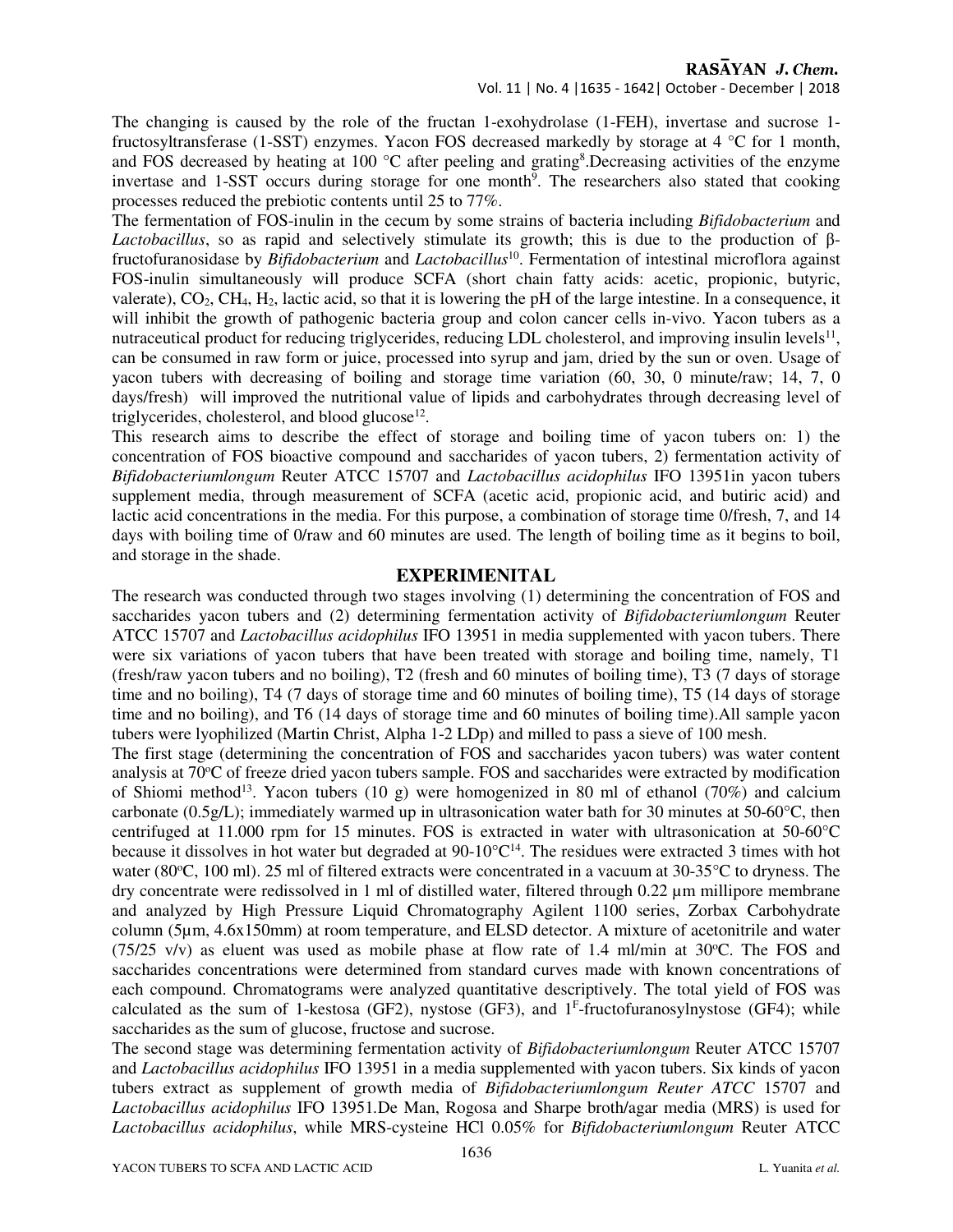Vol. 11 | No. 4 |1635 - 1642| October - December | 2018

15707. FOS concentration of yacon tubers suplemented is  $2.0\%$ <sup>15,16</sup>. FOS total of yacon tubers was 0.3730  $g/g$  dry weight (Table-2). The yacon tubers extracts made from yacon powder was  $2/0.3730$ , equal to 5.3619 gram per 100 ml media. Incubation time of anaerob fermentation was 24 hours,  $37^{\circ}$ C in anaerobic bath fermenter. The SCFA and lactic acid concentrations of fermentation media were determined using HPLC Hewlett Packard Series 1050, Zorbax 300 SB-C18 column (5µm) and UV detector. Components of SCFA measured in the research involved acetic, propionic, and butyric acid. A mixture of phosphate buffer (pH 2.20) and acetonitrile (70/20 v/v) was used as mobile phase at flow rate of 1.0 ml/min. Data were analyzed by Anova one-way ( $\alpha = 5\%$ ).

#### **RESULTS AND DISCUSSION**

#### **The Effect of Storage and Boiling Time to Yacon Tubers Oligosaccharides Content**

The water content of freeze driedyacon tubers that have been treated with storage and boiling time (T1- T6) was presented in Table-1.

Table-1: Water Content of Freeze dried Yacon Tubers (Boiling and Storage Time)

| Sample Code    | Water Content $(\% )$ |
|----------------|-----------------------|
| Τ1             | 9.0605                |
| T <sub>2</sub> | 4.5455                |
| T3             | 1.2903                |
| T4             | 8.0378                |
| T5             | 0.2121                |
| T6             | 1.3468                |

Where, T1: fresh and no boiling, T2: fresh and 60 minutes boiling time, T3: 7 days storage time and no boiling, T4: 7 days storage time and 60 minutes boiling time, T5: 14 days storage time and no boiling, T6: 14 days storage time and 60 minutes boiling time

The supernatant resulted from milliporemembrane filtering was analyzed in terms of saccharides, glucose (G), fructose (F), and sucrose (S), as well as components of FOS including kestose (GF2), nystose (GF3), and kestopentaose (GF4). The results of T1 (Fig.-1), T2 (Fig.-2), T3 (Fig.-3), T4 (Fig.-4), T5 (Fig.-5), and T6 (Fig.-6) chromatogram showed different significantly.



Analysis of the chromatogram of the standard solution shows the retention time in a sequence of fructose, glucose, sucrose, GF2, GF3, and GF4 compound. Fructose, glucose, sucrose (2% w/v) at 3.497, 3.959, and 5.381, while GF2 (1:30% w/v), GF3 (1:28% w/v), and GF4 (2:20% w/v) 8.884, 13.131, and 17. 847 minutes respectively. Based on the water content of samples and HPLC chromatogram, consentration of FOS and saccharides yacon tubers samples can be identified, as showed in Table-2.

The Table-2 shows the effect of storage and boiling time variations on FOS and saccharides concentrations of yacon tubers. Increasing storage (0, 7, 14 days) and boiling time (0, 30, 60 minutes)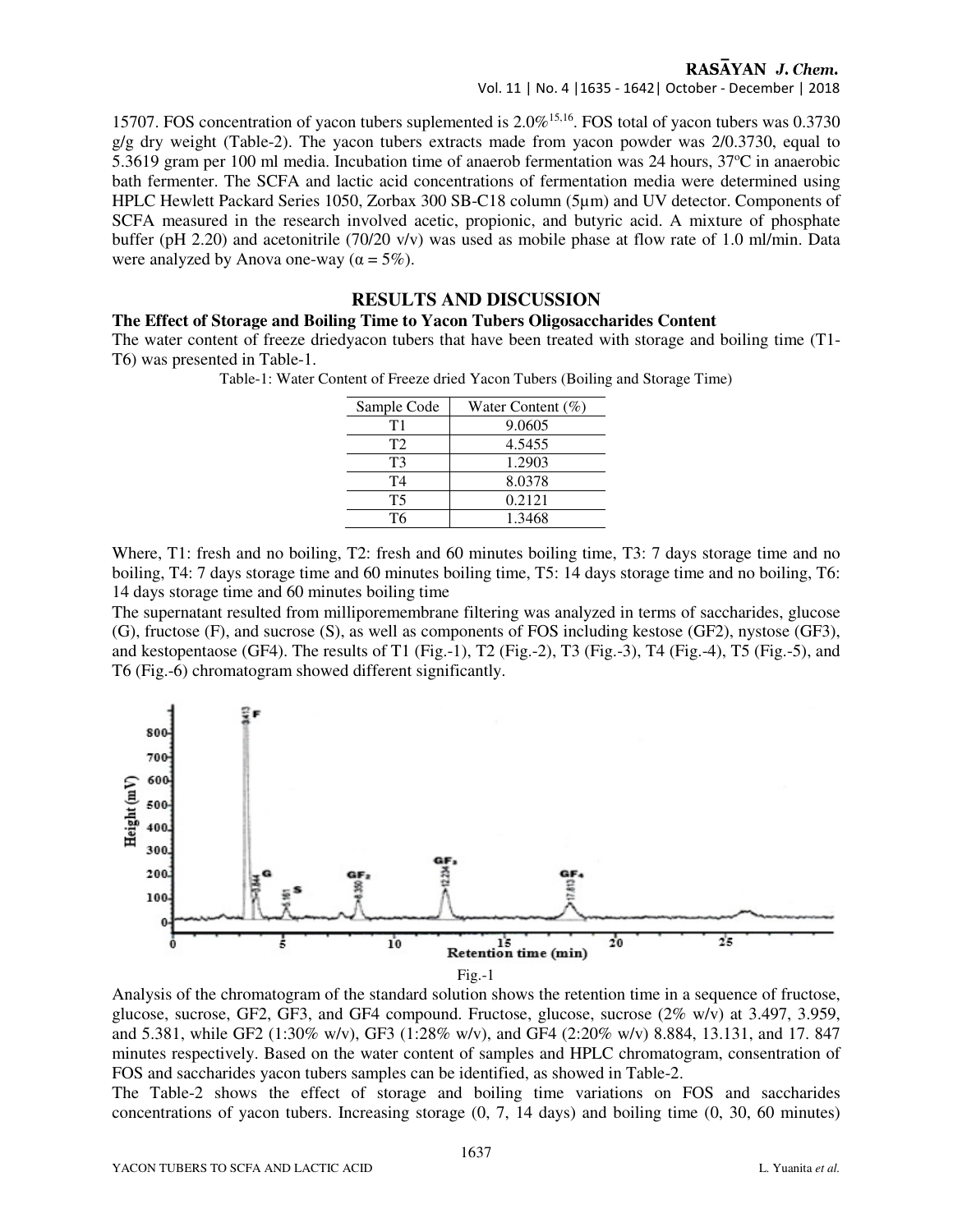would decrease FOS and increase saccharides concentrations. The highest FOS percentage is shown by T1 (37.30), while saccharides by T6 yacon tubers (60.34).



There was a research finding that, after 12 days of shade storage, FOS concentration of yacon tubers were decreased from 50-62 to 27-37% of dry weight, while the concentration of saccharides increased from 29- 34 to 48-52%. During the six days sunlight exposure, FOS concentrations were decreased from 50–62 to 29–44% and saccharides increased from 29–34 to 45–51% of dry weight<sup>17</sup>.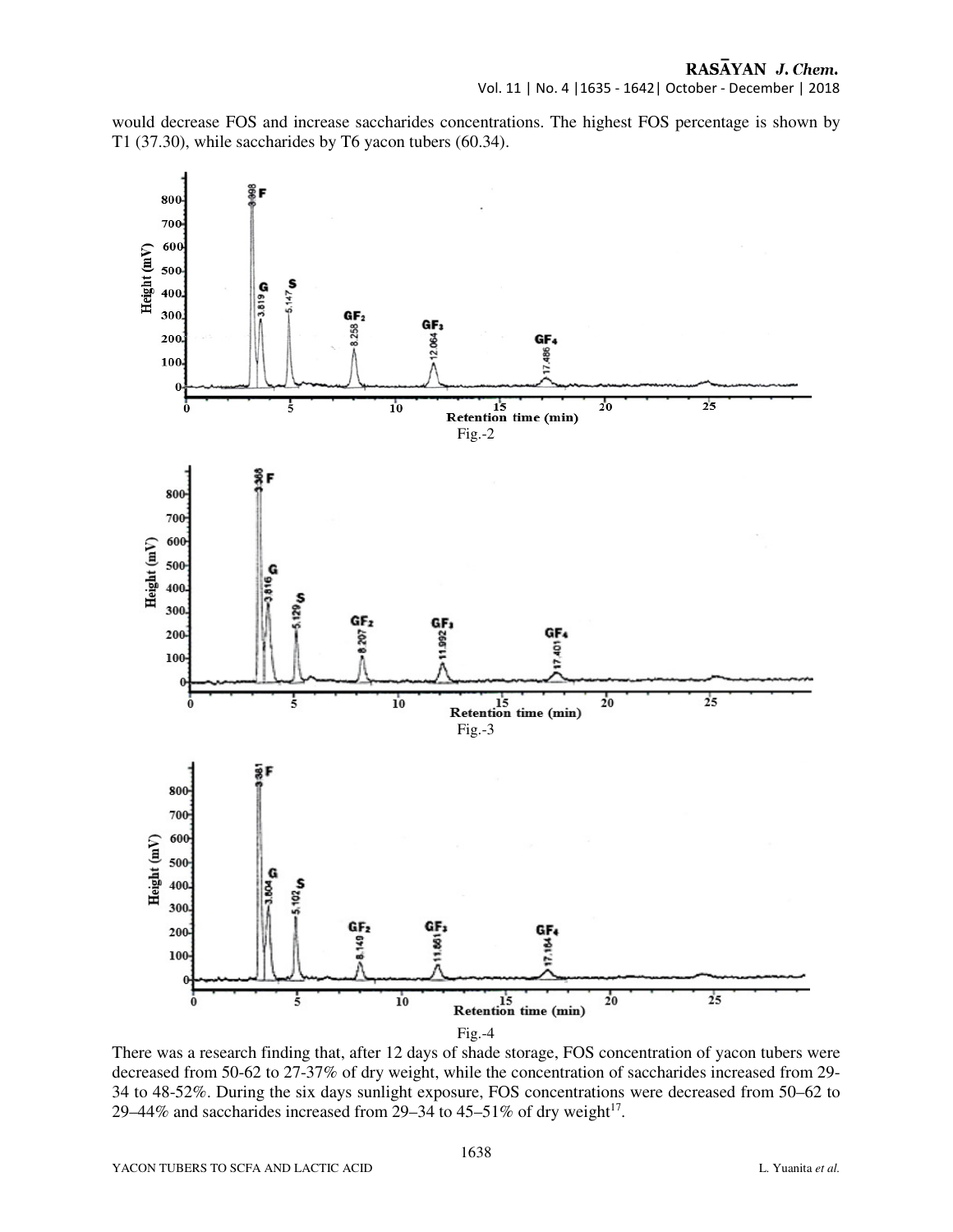Vol. 11 | No. 4 |1635 - 1642| October - December | 2018

In the process of storage after harvesting, a decline FOS with a low polymerization degree will causefructose increase<sup>9</sup>. Decreased levels of FOS in storage process is mainly related to fructan 1exohydrolase (1-FEH) activity, hydrolyzes FOS to fructose<sup>18</sup>. The pH optimum of 1-FEH activities varies between pH 4.5-5.5, the temperature optimum ranges from  $25{\text -}40^{\circ}\text{C}$ , and declined slightly over the 8 day at  $20^{\circ}C^{19}$ .



| Sample         | FOS $(\% w/w)$ |      |       |       | Saccharide (% $w/w$ ) |         |         |       |
|----------------|----------------|------|-------|-------|-----------------------|---------|---------|-------|
| Code           | GF2            | GF3  | GF4   | Total | Fructose              | Glucose | Sucrose | Total |
| T1             | 4.33           | 9.83 | 23.15 | 37.30 | 34.40                 | 5.37    | 2.69    | 42.46 |
| T <sub>2</sub> | 7.56           | 6.94 | 12.05 | 26.55 | 30.15                 | 15.22   | 9.79    | 55.16 |
| T <sub>3</sub> | 5.30           | 6.43 | 13.39 | 25.13 | 33.56                 | 18.02   | 6.79    | 58.37 |
| T4             | 3.75           | 4.92 | 13.12 | 21.79 | 30.05                 | 15.17   | 9.12    | 54.34 |
| T5             | 5.65           | 5.90 | 11.84 | 23.39 | 30.56                 | 19.34   | 8.37    | 58.27 |
| T6             | 4.91           | 5.63 | 11.66 | 22.20 | 27.47                 | 21.09   | 11.78   | 60.34 |

Under acidic condition (pH  $2.7-3.3$ ) and at 70-80°Cfructooligosacharides is so considerable for hydrolysis, but no significant at  $60^{\circ}C^{19}$ . All of the oligomers were degraded in 1-1.5 hours at 90-100°C. The primary reaction of sucrose thermal degradation at 185°C is the cleavage of glycosidic bond to produce glucose and fructose<sup>20</sup>. FOS is non-digestable saccharides in the digestive tract, because humans do not have the β-fruktofuranosidase/fruktanase enzyme. The bacteria in the large intestine have the enzymes need to break down FOS. FOS from yacon tubers as prebiotic, is a preferential energy source for these bacteria, including *Bifidobacteriumlongum* Reuter ATCC 15707 and *Lactobacillus acidophilus* IFO 13951*.* In this research, *Bifidobacteriumlongum* Reuter ATCC 15707 and *Lactobacillus acidophilus* IFO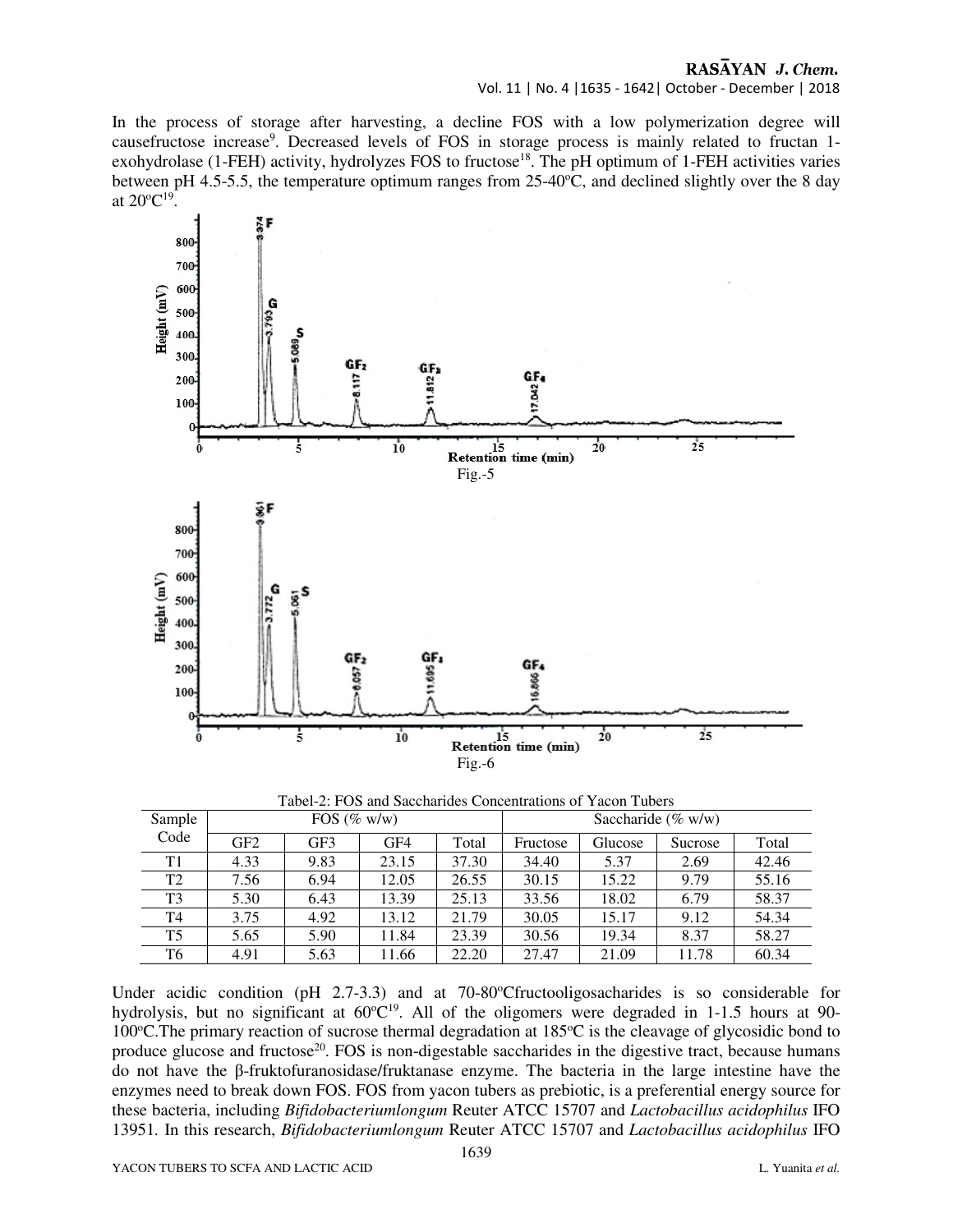13951have been grown in the media supplemented with yacon tubers extract*.* SCFA and lactic acid as fermentation results in media were analyzed by HPLC in Table-3.

| Bacteria and           | SCFA Content (%)                |                                   |                            |                                 |  |
|------------------------|---------------------------------|-----------------------------------|----------------------------|---------------------------------|--|
| Suplement              | Acetic Acid                     | Propionic<br>Acid                 | <b>Butiric Acid</b>        | $(\%)$                          |  |
| <b>B.</b> Longum       |                                 |                                   |                            |                                 |  |
| $Control^*$            | $6.85^a \pm 0.17$               | $0.34\pm0.01$                     | $0.11^{\text{ac}}\pm 0.03$ | $2.64^a \pm 0.34$               |  |
| $+T1$ yacon            | $8.79^b \pm 0.11$               | $0.21 \pm 0.01$                   | $0.20^b \pm 0.05$          | $3.48^{be} \pm 0.13$            |  |
| $+ T2$ yacon           | $8.14c_{\pm}0.06$               | $0.12 \pm 0.01$                   | $0.13^{\text{ac}}\pm 0.04$ | $3.09^{\circ}$ ±0.08            |  |
| $+T3$ yacon            | $7.92cd \pm 0.27$               | $0.14 \pm 0.01$                   | $0.10^{\circ}$ ±0.04       | $3.25^{bc}$ ±0.16               |  |
| + T <sub>4</sub> yacon | $7.41^{\circ}$ ±0.28            | $0.13 \pm 0.02$                   | $0.12^{ac} \pm 0.04$       | $2.74^a \pm 0.12$               |  |
| $+T5$ yacon            | $7.79^{\text{de}}\pm0.08$       | $0.25 \pm 0.08$                   | $0.11^{\text{ac}}\pm 0.01$ | $3.53^{\circ}$ ±0.06            |  |
| + T6 yacon             | $8.85^{bf}$ ±0.07               | $0.12 \pm 0.18$                   | $0.16^{ab} \pm 0.02$       | $3.92^{\text{d}}\pm 0.04$       |  |
| Significances          | $p=0.000$                       | $p=0.340$                         | $p=0.016$                  | $p=0.000$                       |  |
| L. acidophilus         |                                 |                                   |                            |                                 |  |
| Control <sup>*</sup>   | $6.22^{\mathrm{a}}\pm0.04$      | $0.31^{be}$ ±0.01                 | $0.08 \pm 0.02$            | $0.34$ <sup>ad</sup> $\pm 0.02$ |  |
| + T1 yacon             | $9.75^b \pm 0.15$               | $0.35^{\text{ad}}\pm 0.02$        | $0.08 \pm 0.02$            | $1.60^{\rm b}$ ±0.39            |  |
| + T <sub>2</sub> yacon | $6.94^{\text{cd}}$ ±0.22        | $0.33$ <sup>abcd</sup> $\pm 0.01$ | $0.12 \pm 0.02$            | $1.02^{\circ}$ ±0.04            |  |
| + T3 yacon             | $7.00d \pm 0.15$                | $0.33$ <sup>abcd</sup> $\pm 0.03$ | $0.10 \pm 0.04$            | $0.52^{\mathrm{a}}$ ±0.01       |  |
| + T4 yacon             | $7.86^{\circ}$ ±0.21            | $0.31$ <sup>ce</sup> $\pm 0.01$   | $0.10 \pm 0.03$            | $0.58^{ae}$ ±0.25               |  |
| + T5 yacon             | $9.16^{f} \pm 0.16$             | $0.35^{\text{d}}\pm 0.01$         | $0.14\pm0.02$              | $0.51$ <sup>af</sup> $\pm 0.01$ |  |
| + T6 yacon             | $8.92$ <sup>fg</sup> $\pm 0.20$ | $0.33^{\text{de}}\pm0.02$         | $0.14\pm0.02$              | $4.10* + 0.16$                  |  |
| Significances          | $p=0.000$                       | $p=0.037$                         | $p=0.103$                  | $p=0.000$                       |  |

Table-3: Content of Short Chain Fatty Acid and Lactic Acid (%) by *Bifidobacteriumlongum* Reuter ATCC 15707 and *Lactobacillus acidophilus* IFO 13951 In media supplemented with Yacon Tubers Extract.

Control\*): media without Yacon Tubers Extract.

The total SCFA-lactic acid obtained in the control media by *Bifidobacteriumlongum* Reuter ATCC 15707 (9.94%) and *Lactobacillus acidophilus* IFO 13951 (6.95 %), was lower than in media supplemented with yacon tubers extract. However, it has been shown that control media is suitable for their growth. The probiotics bacteria, *Lactobacillus acidophilus* IFO 13951*,*ishomofermentative, while *Bifidobacteriumlongum* Reuter ATCC 15707 is heterofermentative bacteria. Hexoses will be degraded with the main production of lactic acid for homofermentative or to lactic acid,  $CO<sub>2</sub>$ , and ethanol/acetic acid for heterofermentative fermentation. These bacteria are saccharolytic which highly adapted for growth on complex carbohydrates and capable of producing various polyhydrolases and glycosidases. According to Gibson and Roberfroid<sup>21</sup>, the fermentation reaction stoichiometry described as follows:

 $1C_6H_{12}O_6 \rightarrow 1.5CH_3COOH + 0.33CH_3CH_2COOH + 0.15CH_3(CH_2)_2COOH +$  $0.33CH_3CH_9CHOHCOOH + 0.33CO_2 + 0.33H_2O$ 

*Bifidobacteriumlongum* Reuter ATCC 15707 and *Lactobacillus acidophilus* IFO 13951produce the highest SCFA-lactic acid total in media supplemented with T6 yacon tubers extract (13.06, 13.49 %), and then followed by T1 (12.68;11.78%). This is due to T6yacon tubers contains the highest saccharides (60.34%) than T1-T5, can be used as carbon source for its growth. FOS in T1 fresh yacon tubers extract (37.30%) slightly hydrolyzed into glucose and fructose than T2-T6, as prebiotics can be used as a source of nutrients for probiotics bacteria that have β-fructofuranosidase. This phenomena is also possible due to chlorogenic acid in the fresh yacon tubers (T1) is higher than after storage or boiling (T2-T6). The content of chlorogenic acid decrease after 3 weeks storage at 20°C in darkness<sup>22</sup>. Chlorogenic acid is easily oxidized and polymerizes to form quinones that cases brown colors. While at boiling there is a significant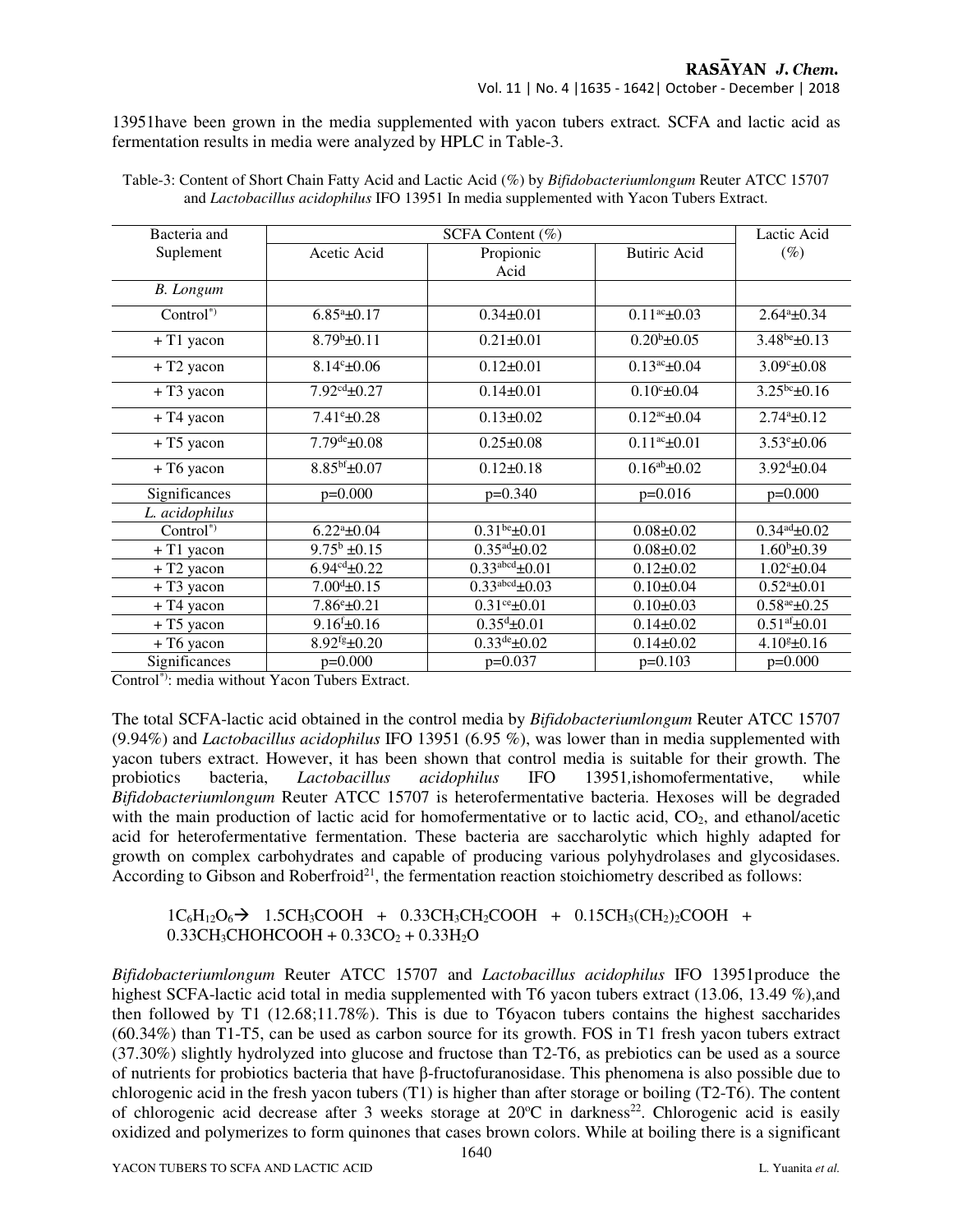Vol. 11 | No. 4 |1635 - 1642| October - December | 2018

decrease chlorogenic acid content, chlorogenic acid could be isomerized to 4-O-caffeoylquinicacid (4-O-CA) and 5-O-caffeoylquinicacid (5-O-CA).23,24 Chlorogenic acid can be used as a specific growth substrate<sup>25</sup>. The gut bacteria, including strains of *Bifidobacterium* and *Lactobacillus* will hydrolyze chlorogenic acid to form caffeic acid and quinic acid in metabolism process. Caffeic acid is further metabolized to form 3-coumaric acid, 3-hydroxyphenylacetic acid, and 3,4-dihydroxyphenylpropionic acid which available for absorption; while quinic acid to  $CO<sub>2</sub>$ , cathecoland hipuric acid which excreted in the urine. In humans, as polyphenolic compounds, chlorogenic, caffeic, and quinic acids also to prevent inflammation, atherosclerosis, and cardiovascular diseases $26$ .

This research also showed that total SCFA and lactic acid of fermentation in media supplemented with yacon tubers extracts by *Bifidobacteriumlongum* Reuter ATCC 15707 is higher than *Lactobacillus acidophilus IFO 13951.*Combination offructose-oligosacharides and *Bifidobacterium* strains potentially effective as synbiotic, as well as use lactilol or lactulose with lactobacilli<sup>27</sup>. This indicates that specific substrates needed for the growth and activity of each of these microorganisms. *Lactobacillus* and *Bifidobacterium* were grown using FOS, then *Bifidobacterium* grew faster than *Lactobacillus*<sup>28</sup>.In addition, chlorogenic acid significantly increases in the growth of *Bifidobacterium* spp<sup>29</sup>.

#### **CONCLUSION**

From the results can be stated that, the storage and boiling time of yacon tubers influence to FOS and saccharide content; the highest FOS in fresh and no boiling (T1), saccharides in 14 days storage and 60 minutes boiling time yacon tubers (T6). Total amount of SCFA-lactic acid fermentation yields in media supplemented yacon tubers by *Bifidobacteriumlongum* Reuter ATCC 15707 is higher than *Lactobacillus acidophilus* IFO 13951, the highest SCFA-lactic acid total in media supplemented with T6yacon tubers, and then followed by T1 yacon tubers extracts.

## **ACKNOWLEDGEMENT**

International Development Bank supported this research for the Development and Upgrading of Seven Universities in Improving the Quality and Relevance of Higher Education in Indonesia.

# **REFERENCES**

- 1. A. Perry, *Agricultural Research Magazine,* **2**(2008).
- 2. B. S. Reddy, *J. Nutr.*,**129**, 1478S(1999), **DOI:** 10.1093/jn/129.7.1478S
- 3. http://www.tropentag.de/2007/abstracts/links/Milella\_CMacday0.pdf
- 4. K. Valentova, J. Frcekand J. Ulrichova, *Chem. Listy.,* **95**, 594 (2001).
- 5. R. J. Singh, Genetic Resources, Chromosome Engineering, and Crop Improvement: Medicinal Plants, Taylor & Francis Group, CRC Press, USA (2012).
- 6. I. Manrique, M. Hermann, and T. Bernet, Yacon-Fact Sheet, International Potato Center (CIP) Lima, Peru(2004).
- 7. T. Asami, K. Minamisawa, T. Tsuchiya, K. Kano, I. Hori, T.Ohyama, M. Kuboya and T. Tsukihashi, *Jpn. J. Soil Sci. Plant Nutr.,* **65**, 621(1991).
- 8. Y. Miyaguchi and E. Inoue, *Nippon Shokuhin Kagaku Kaishi*, **59**, 4 (2012).
- 9. A. N. Kanayama, N. Tokita, and K. Aso, *Journal of Food Science*, **72**, S381 (2007), **DOI:**  10.1111/j.1750-3841.2007.00422.x
- 10. K. Swennen, C. M. Caurtin, and A. Delcour, *Critical Reviews in Food Science and Nutrition*, **46**, 459 (2006), **DOI:** 10.1080/10408390500215746
- 11. N. C. Habib, S. M. Honore, S. B. Gentaand S. S. Sanchez, *Chem. Biol. Interact.*, **194**, 31(2011). **DOI:**10.1016/j.cbi.2011.08.009
- 12. L. Yuanita, P. R. Wikandari andW. B. Sabtiawan, *Adv. Sci. Lett.*, **23**, 11982(2017), **DOI:**10.1166/asl.2017.10557
- 13. N. Shiomi, *New Phytol.*, **122**, 421 (1992), **DOI:** 10.1111/j.1469-8137.1992.tb00069.x
- 14. W. Puminat and C. Teangpook, *Journal of Food Sience and Engineering*, **3**, 141(2013).
- 15. H. Kaplan and R. W. Hutkins, *Applied and Environmental Microbiology*, **66**, 2682(2000), **DOI:**10.1128/AEM.66.6.2682-2684.2000